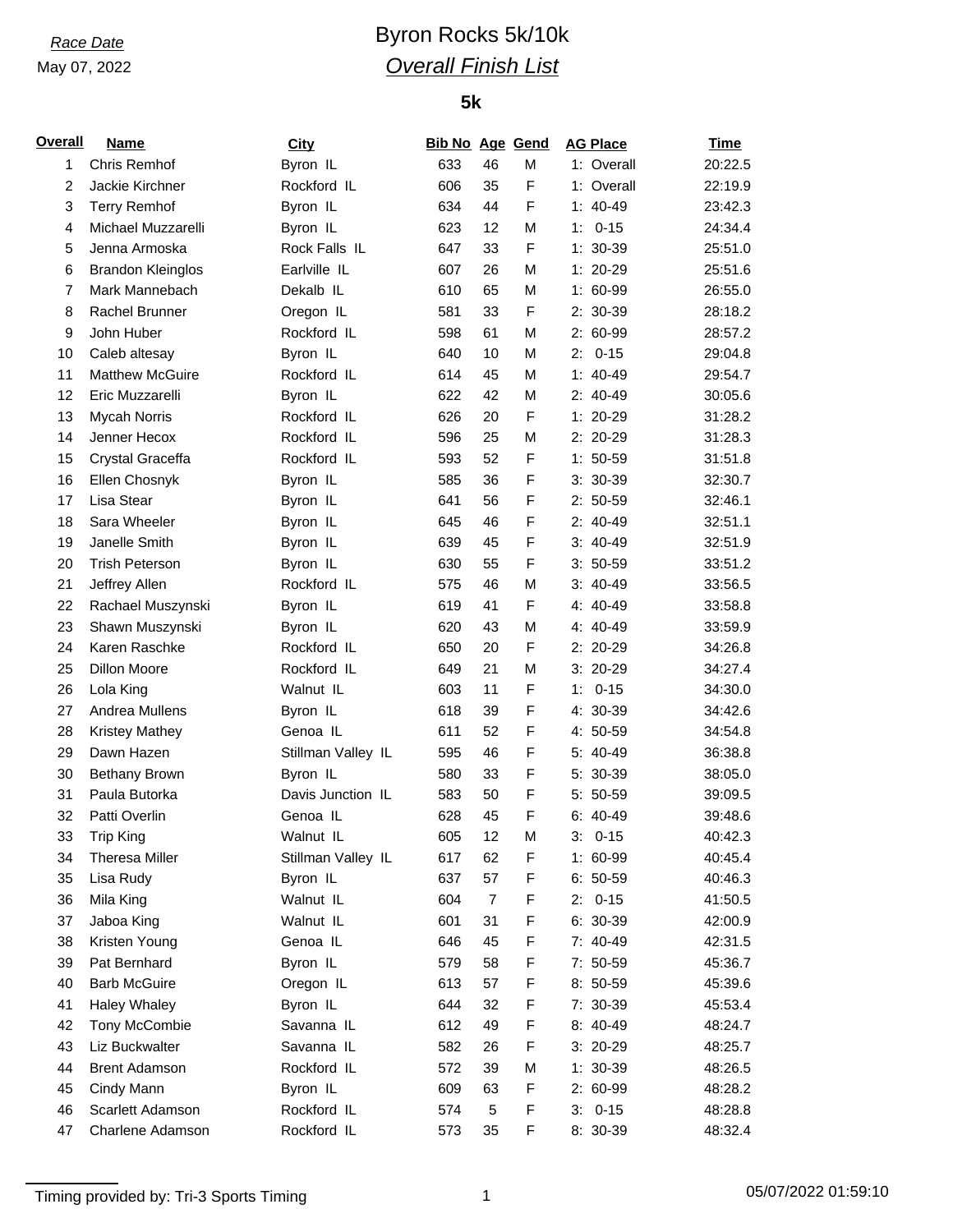May 07, 2022

# *Race Date* **Byron Rocks** 5k/10k *Overall Finish List*

## **5k**

| Overall | <b>Name</b>          | City              | <b>Bib No Age Gend</b> |    |   | <b>AG Place</b> | Time    |
|---------|----------------------|-------------------|------------------------|----|---|-----------------|---------|
| 48      | Elisa Perkins        | Mount Morris IL   | 629                    | 52 | F | $9:50-59$       | 53:40.6 |
| 49      | Caryn Hoover         | Byron IL          | 597                    | 51 | F | $10:50-59$      | 53:40.7 |
| 50      | Denise Swartz        | Byron IL          | 642                    | 68 | F | $3:60-99$       | 54:15.3 |
| 51      | Samantha Ciaccio     | Rockford IL       | 586                    | 39 | F | $9:30-39$       | 56:12.0 |
| 52      | Brandy Johnson       | Rockford IL       | 600                    | 44 | F | $9:40-49$       | 56:12.4 |
| 53      | Julie Beckman        | Davis Junction IL | 577                    | 48 | F | $10:40-49$      | 58:56.5 |
| 54      | Alayna Doane         | Davis Junction IL | 588                    | 9  | F | $4:0-15$        | 58:56.6 |
| 55      | <b>Heather Raney</b> | Rockford IL       | 632                    | 35 | F | $10:30-39$      | 59:01.2 |
| 56      | Kaitlyn Folliard     | Rockford IL       | 591                    | 35 | F | $11:30-39$      | 59:14.5 |
| 57      | Nicole Bederka       | Rockford IL       | 578                    | 34 | F | $12:30-39$      | 59:30.6 |

Timing provided by: Tri-3 Sports Timing 2 2 05/07/2022 01:59:10